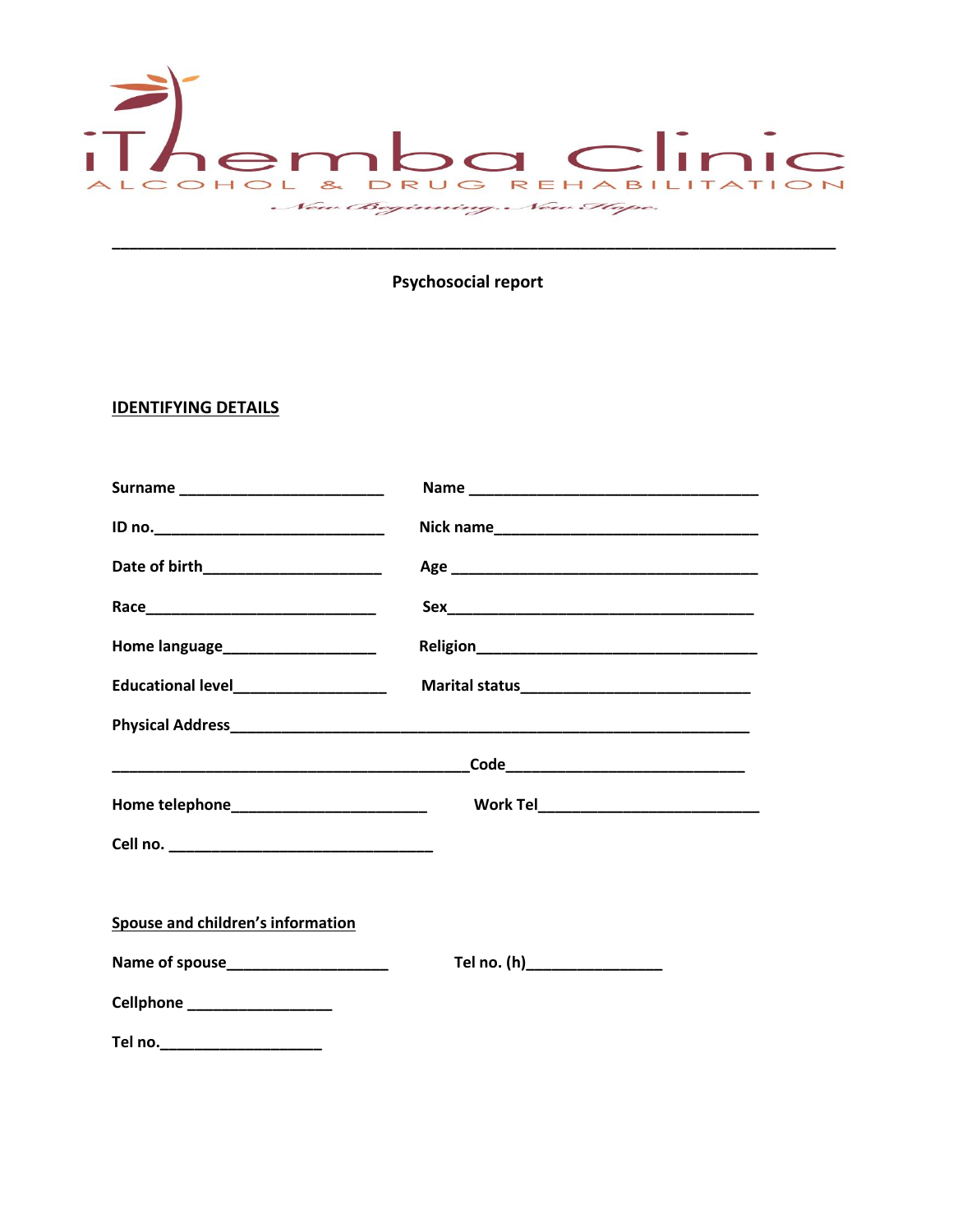| Next of kin (not living with patient)        |                                                                                                                       |  |  |
|----------------------------------------------|-----------------------------------------------------------------------------------------------------------------------|--|--|
|                                              |                                                                                                                       |  |  |
|                                              | <u> 1989 - Johann John Stoff, deutscher Stoffen und der Stoffen und der Stoffen und der Stoffen und der Stoffen u</u> |  |  |
|                                              |                                                                                                                       |  |  |
| Telephone (H/W):_________________            |                                                                                                                       |  |  |
|                                              |                                                                                                                       |  |  |
| ID/Date of birth: _______________________    |                                                                                                                       |  |  |
|                                              |                                                                                                                       |  |  |
|                                              |                                                                                                                       |  |  |
| Address: ________________________________    |                                                                                                                       |  |  |
|                                              |                                                                                                                       |  |  |
|                                              |                                                                                                                       |  |  |
|                                              |                                                                                                                       |  |  |
|                                              |                                                                                                                       |  |  |
| <b>NATURE OF REPORT</b>                      |                                                                                                                       |  |  |
|                                              |                                                                                                                       |  |  |
| <b>FAMILY BACKGROUND</b>                     |                                                                                                                       |  |  |
| Family background and support systems:       |                                                                                                                       |  |  |
|                                              |                                                                                                                       |  |  |
|                                              |                                                                                                                       |  |  |
|                                              |                                                                                                                       |  |  |
|                                              |                                                                                                                       |  |  |
| Main reason for needing a treatment program: |                                                                                                                       |  |  |
|                                              |                                                                                                                       |  |  |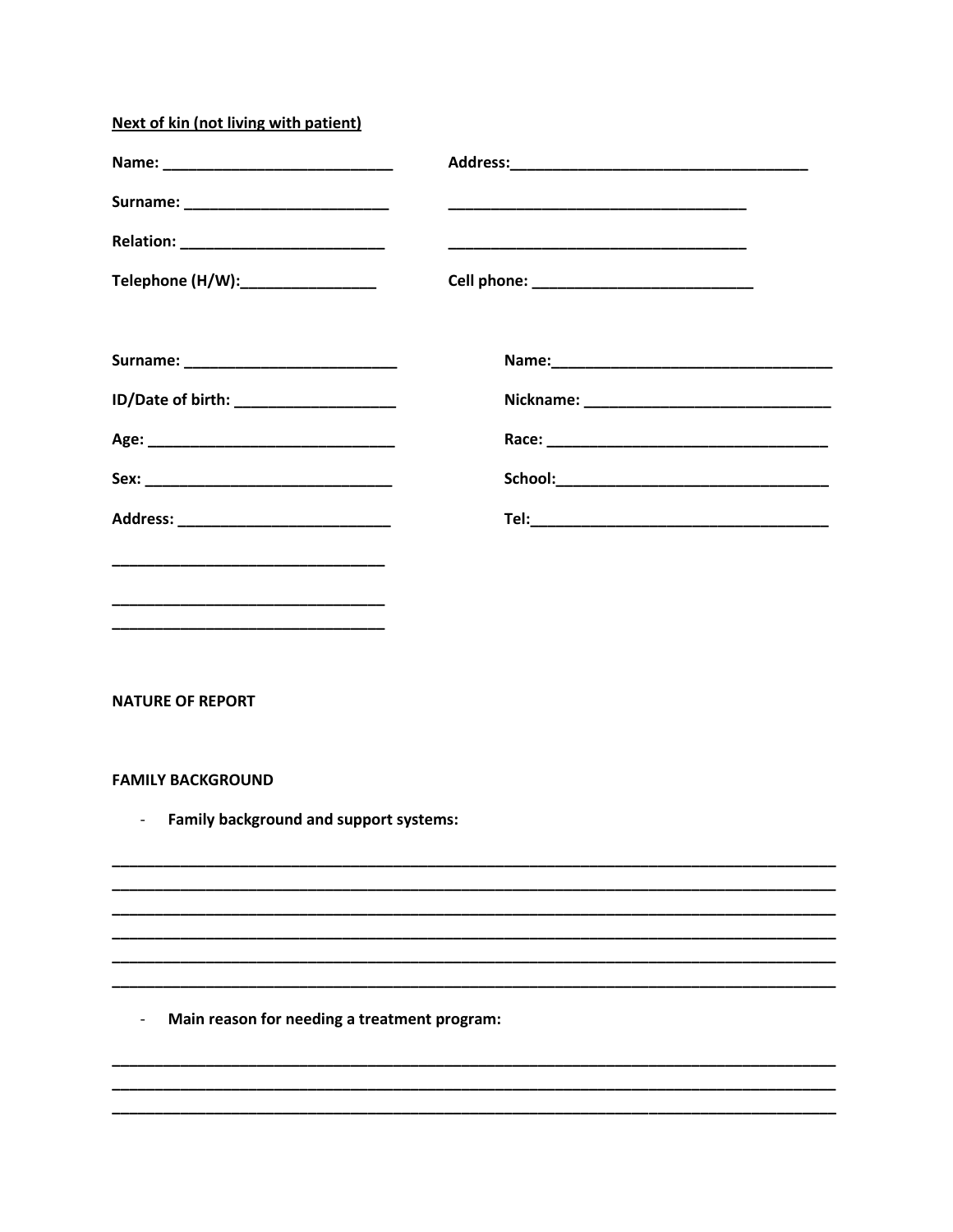- Who is aware of your addiction?

**FAMILY COMPESITION** 

PHYSICAL AND PSYCHOLOGICAL ASPECTS

Physical / medical problems experienced?  $\omega_{\rm{max}}$ 

**EDUCATION AND WORK BACKGROUND** 

### **HISTORY OF DEPENDENCY**

Dependency history:  $\omega_{\rm{eff}}$ 

This includes drugs used and treatment program followed before.

**CRIMINAL RECORD**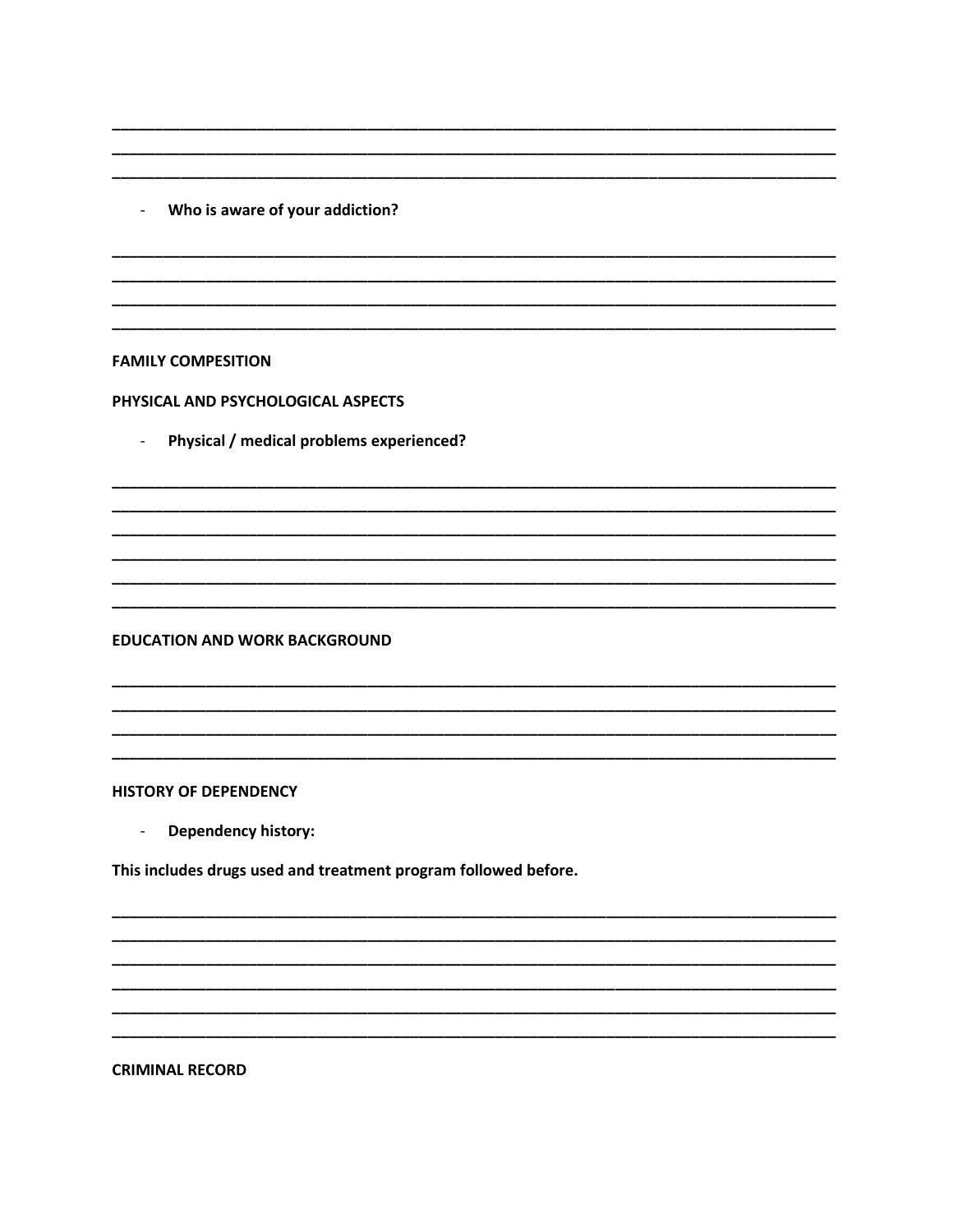**Police arrest or record?** 

,我们也不能在这里的时候,我们也不能在这里的时候,我们也不能会在这里,我们也不能会在这里的时候,我们也不能会在这里的时候,我们也不能会在这里的时候,我们也不能会

#### **RELIGIOUS ASPECTS**

**EVALUATION** 

## **CARE PLAN AND AFTERCARE:**

### **RECOMMENDATIONS**

| <b>Social Worker:</b> |  |  |  |  |  |
|-----------------------|--|--|--|--|--|
|                       |  |  |  |  |  |

| Signature: |  |
|------------|--|
|            |  |
|            |  |